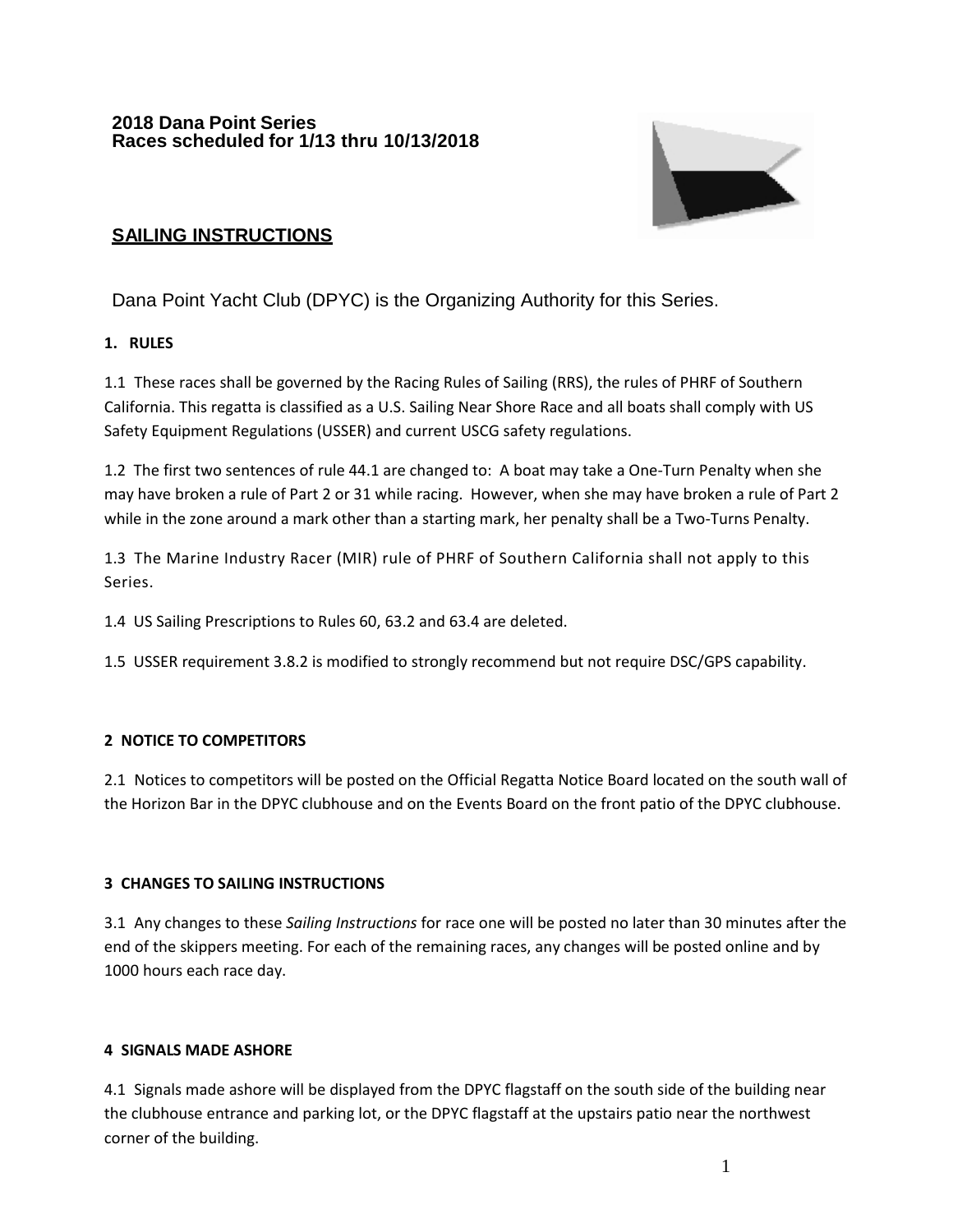4.2 When Flag AP is displayed ashore, "1 minute" is replaced with "not less than 60 minutes" in the race signal AP.

### **5 SCHEDULE OF RACES**

5.1 The scheduled time of the warning signal for the first race of each race day will be at 1155 hours.

5.2 The warning signal for the second race of the day, if one is scheduled, will be as soon as practicable after the finish of the previous race.

#### **6 CLASSES and CLASS FLAGS**

6.1 Once a boat has registered for the Series and its Class has been established, it will remain in its original Class for the entire Series.

6.2 For all days that include only **Random Leg Races**, the anticipated classes will start in the following order:

| Cruise A, Cruise B, ORCA | White flag with a dark letter <b>E</b> |
|--------------------------|----------------------------------------|
| PHRF D                   | White flag with a dark letter <b>D</b> |
| PHRF C                   | White flag with a dark letter C        |
| PHRF B                   | White flag with a dark letter <b>B</b> |
| PHRF A                   | White flag with a dark letter A        |

6.3 For all days that include **Buoy Races for the PHRF fleet** , the anticipated classes will start in the following order:

| <b>Class</b>             | <b>Class Identification Flag</b>                                |
|--------------------------|-----------------------------------------------------------------|
| PHRF A                   | White flag with a dark letter A (2 buoy races scheduled)        |
| PHRF B                   | White flag with a dark letter <b>B</b> (2 buoy races scheduled) |
| PHRF C                   | White flag with a dark letter C (2 buoy races scheduled)        |
| PHRF D                   | White flag with a dark letter <b>D</b> (2 buoy races scheduled) |
| Cruise A, Cruise B, ORCA | White flag with a dark letter E (1 random leg race scheduled)   |
|                          |                                                                 |

6.4 Cruise A, Cruise B, and ORCA will start together and be scored separately.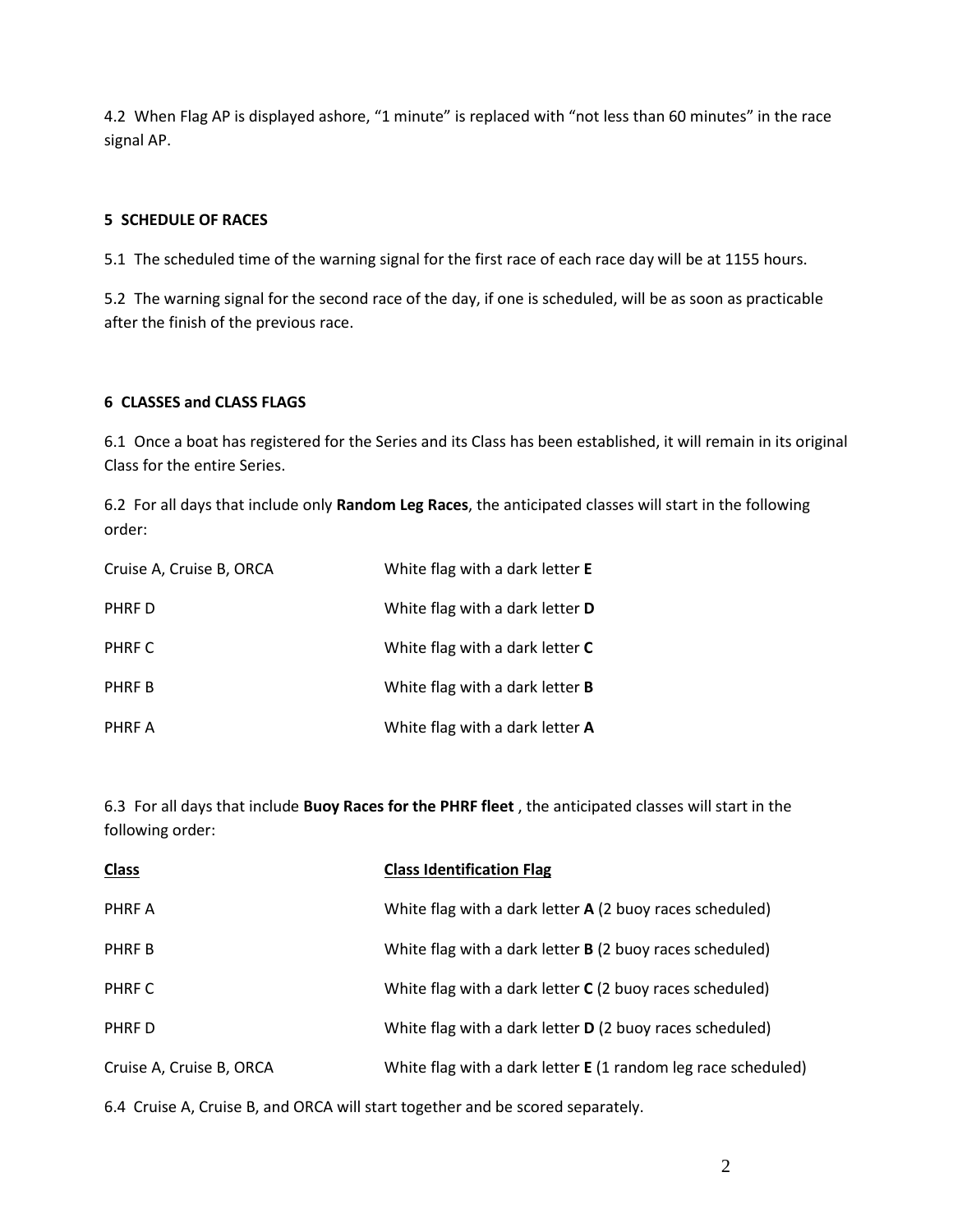### **7 SAFETY**

7.1 Competitors must check-in with the Race Committee Signal Boat at least five minutes before the scheduled warning signal of the first race of the day or they will be assessed a Scoring Penalty of 30%g for all races that day Competitors who do not check in before the start of their class will be scored DNC for that race, without a hearing.

7.2 Competitors shall sail past the stern of the Race Committee Signal Boat and hail their sail numbers until they are acknowledged by a Race Committee Signal Boat member as 'checked-in'.

7.3 A boat that retires from a race prior to finishing must notify the Race Committee by coming within hail, by making contact on VHF Channel 68 or immediately after arriving ashore. Failure to comply may result in sanctions by the Race Committee, including rejection of the competitor's future race entries.

### **8 RACING AREA, COURSES, and MARKS**

8.1 All courses will be signaled from the Race Committee boat using International Code Flag numeral pennants.

8.2 The current version of the Dana Point Race Chart v#07.1 and the DPYC W/L Race Chart V2.0 will be used for the series.

8.3 The Start/Finish Line will be restricted which means that a boat may not sail through the Start/Finish line except when a boat is starting or finishing. Boats failing to comply will be scored DSQ for that race.

8.3.1 A restricted line is, in its entirety, designated as an obstruction as defined in the RRS.

8.4 For Buoy Races, the approximate compass bearing from the starting line to Mark W (the windward mark) will be displayed on a white board located on the stern of the Race Committee Boat.

8.5 When using DPYC W/L Race Chart V2.0 Mark W (windward mark and Mark L (leeward mark) will be orange inflatable tetrahedrons. New marks, if used, will be yellow inflatable tetrahedrons.

8.6 Reverse Course – When flag "R" is displayed by the RC Signal Boat under the course number, the course shall be sailed in reverse order, leaving all marks on the opposite hand.

#### **9 STARTING LINES, FINISHING LINES, and STARTING SYSTEM**

9.1 All races will be started using RRS 26. Race Committee will sound a series of horn blasts as a courtesy signal approximately 1 minute before the Cruise A, B and ORCA Warning Signal. For all days that include Buoy Races for the PHRF fleet, the Race Committee will sound a series of horn blasts as a courtesy signal approximately 1 minute before the Class A Warning Signal.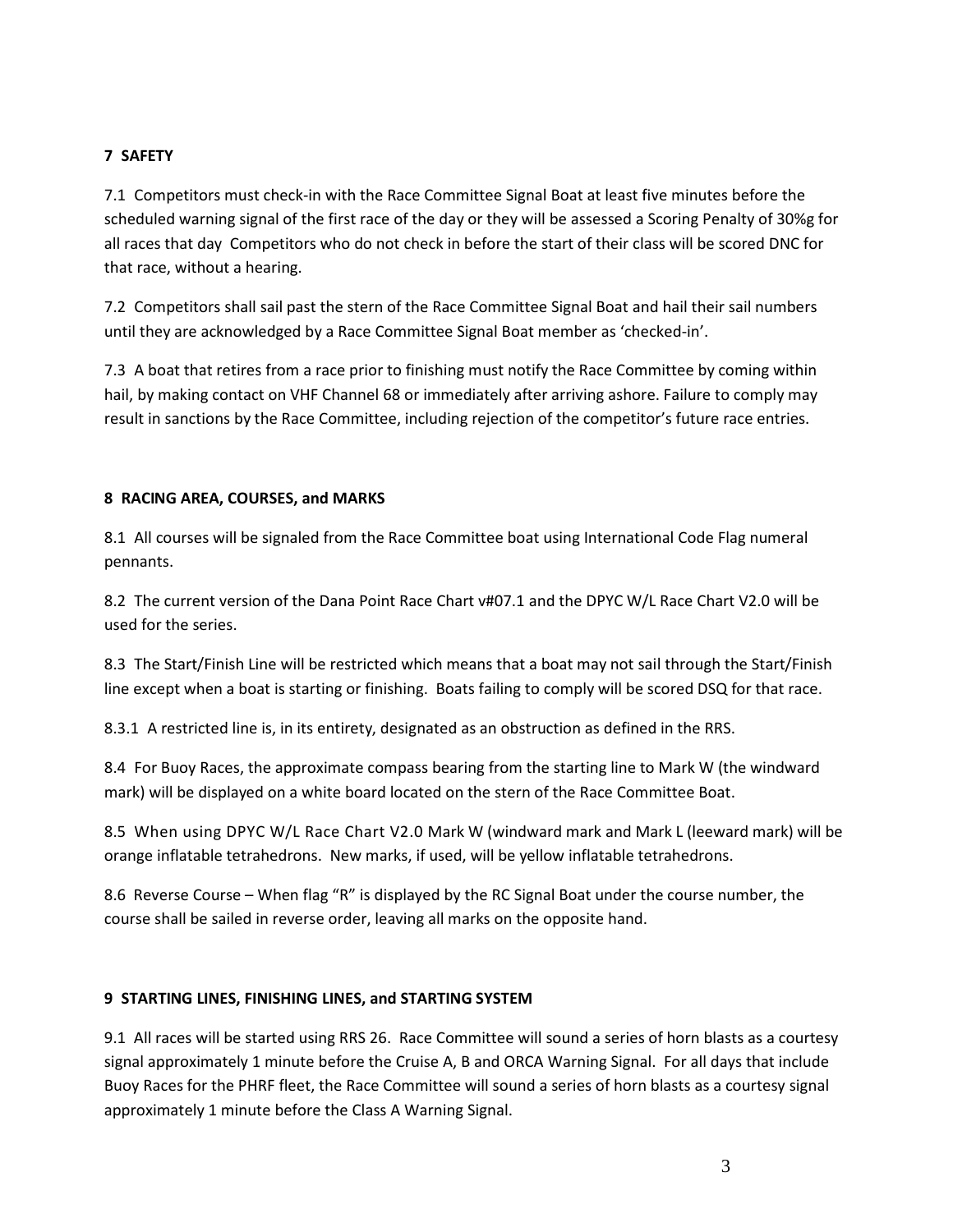All subsequent class warning signals will coincide with the start of the prior class.

9.2 (a) The Starting line for all races will be designated by an orange flag on or near the Race Committee Signal Boat (at the starboard end of the line) and an orange flag on the floating mark (at the port end of the line).

9.2 (b) The Finishing line for Random Leg races may not be in the same position as the Starting Line, but will be between an orange flag on the Race Committee Signal Boat and an orange flag on a floating mark in a location visible to competitors when approaching from the previous mark on the race course.

9.3 (a) For all Random Leg races, the location of the Start line is as described in Dana Point Race Chart V#7.1. The finish line for Random Leg races is described in 9.2 (b) above.

9.3 (b) For all Buoy races, the Starting and Finishing Line shall be located as determined by Race Committee, generally in the vicinity of S/F or C Mark (as described in the Dana Point Race Chart V#7.1) as governed by weather conditions.

9.4 A boat whose warning signal has *not* been made shall stay clear of the starting area and of all other boats whose warning signal has been made.

9.5 A floating mark may be attached to the Race Committee Signal Boat and shall be part of the Starting and Finishing Mark for the purposes of RRS 28 and 31.

9.6 As a courtesy to racers, The Race Committee may use VHF Channel 68 to make competitors aware of its intentions, the course to be sailed, starting times, course changes, postponement and other information regarding the races. Failure of the Race Committee to make a broadcast, the timing of a broadcast or the failure of a boat to hear a broadcast shall not be grounds for redress under Rule 62.1(a).

9.7 A blue flag will not be displayed on the RC Finish Boat. This changes RRS Race Signals.

# **10 RECALLS**

10.1 Individual Recalls will be signaled in accordance with RRS 29.1. The Race Committee Signal Boat shall attempt to hail On Course Side (OCS) competitors on VHF68. The failure of the Race Committee Signal Boat to hail a boat, or any boat to hear the hail, or the order of hailed boats shall not be grounds for granting redress. This changes RRS 62.1.

10.2 A Race Committee markset boat, if stationed at the port end of the line, is authorized to identify boats which have broken RRS 29.1.

# **11 CHANGE OF COURSE AFTER THE START**

11.1 A change of course after the start will be made in accordance with RRS 33 and will be signaled before the leading boat has begun the leg, although the new mark may not then be in position. New marks, if used, will be as described in Instruction 9.5.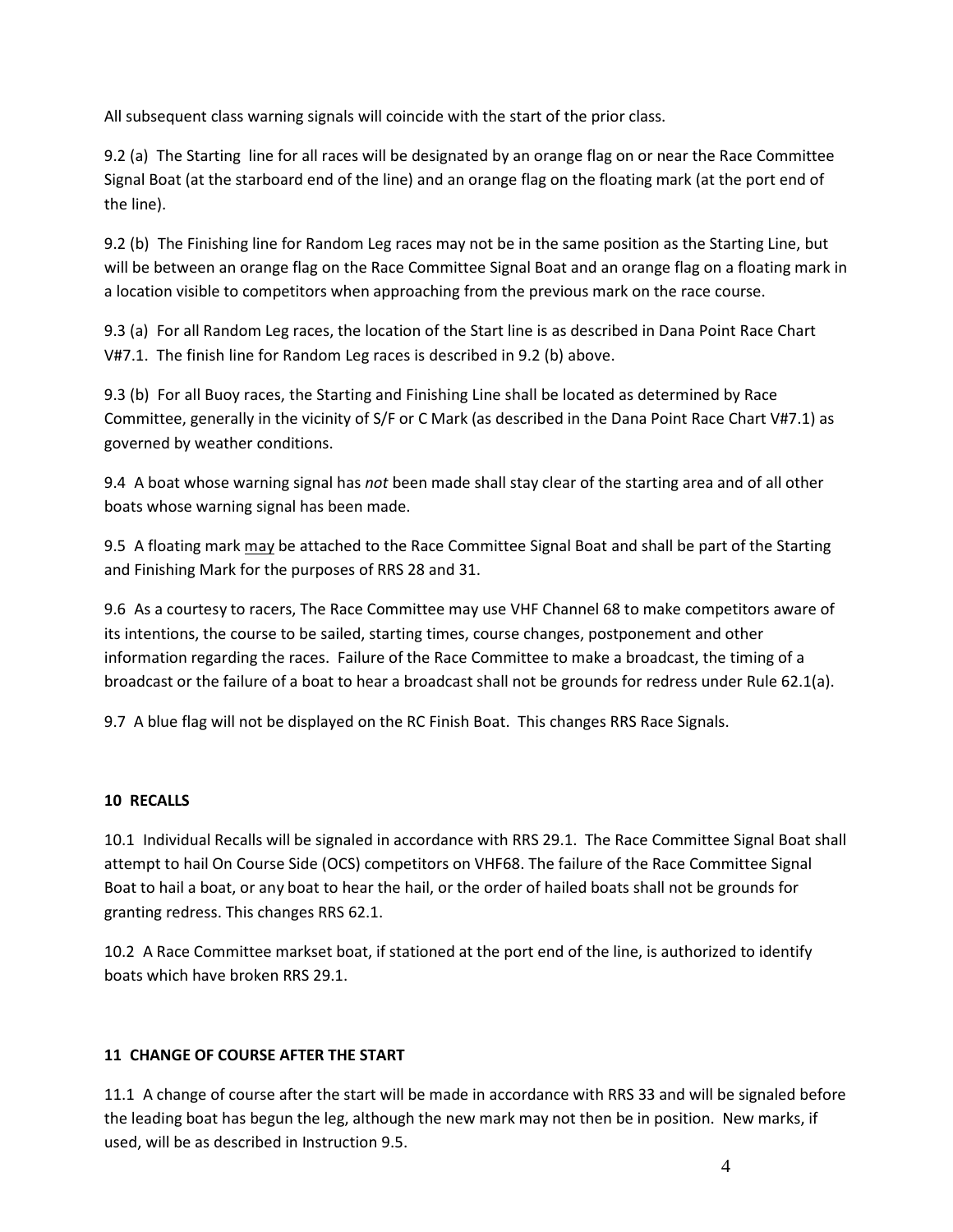11.2 Any mark to be rounded after rounding the new mark may be relocated to maintain the original course configuration.

11.3 When in a subsequent change of course a new mark is replaced, it will be replaced with an original mark.

**12 SCORING** (As stated in the Notice of Race)

# **13 TIME LIMIT**

13.1 The time limit for all classes for each day's race(s) will be 1700 hours.

13.2 For Buoy Races only, boats failing to finish within 30 minutes of the first boat in their class will be scored DNF for that race.

### **14 PROTESTS AND PENALTIES**

14.1 All protests and requests for redress must conform to RRS Part 5, Section A and shall be written on forms available from a representative of the Race Committee at the Race Committee table or the bar located in the upstairs Horizon bar of DPYC.

14.2 The protest time limit is one (1) hour from the official posted docking time of the Race Committee Signal Boat, which shall be posted on the Official Regatta Notice Board on the south wall, second floor of the DPYC clubhouse.

14.3 Arbitration will be used for protests involving breaking a rule of RRS Part 2 under the US Sailing guidelines for arbitration. Protests not resolved in arbitration or involving rules other than found in RRS Part 2 will go to a full hearing of the Jury.

14.4 The Protest Committee will post a list of the protests filed, the times and place(s) for the hearings on the Official Regatta Notice Board. Contestants are responsible for checking this posting. Failure to do so is not an excuse to be absent from a hearing.

14.5 The Jury will attempt to hear protests in the order received. Protests will be heard as soon as possible after the protest time limit stated in 15.2 above.

# **15 ARBITRATION**

15.1 Protests filed, alleging a violation of Part 2 of the RRS, will be arbitrated unless serious damage or injury was sustained, or significant advantage was gained and/or multiple boats were involved in the incident. This changes RRS Part 5, Section B.